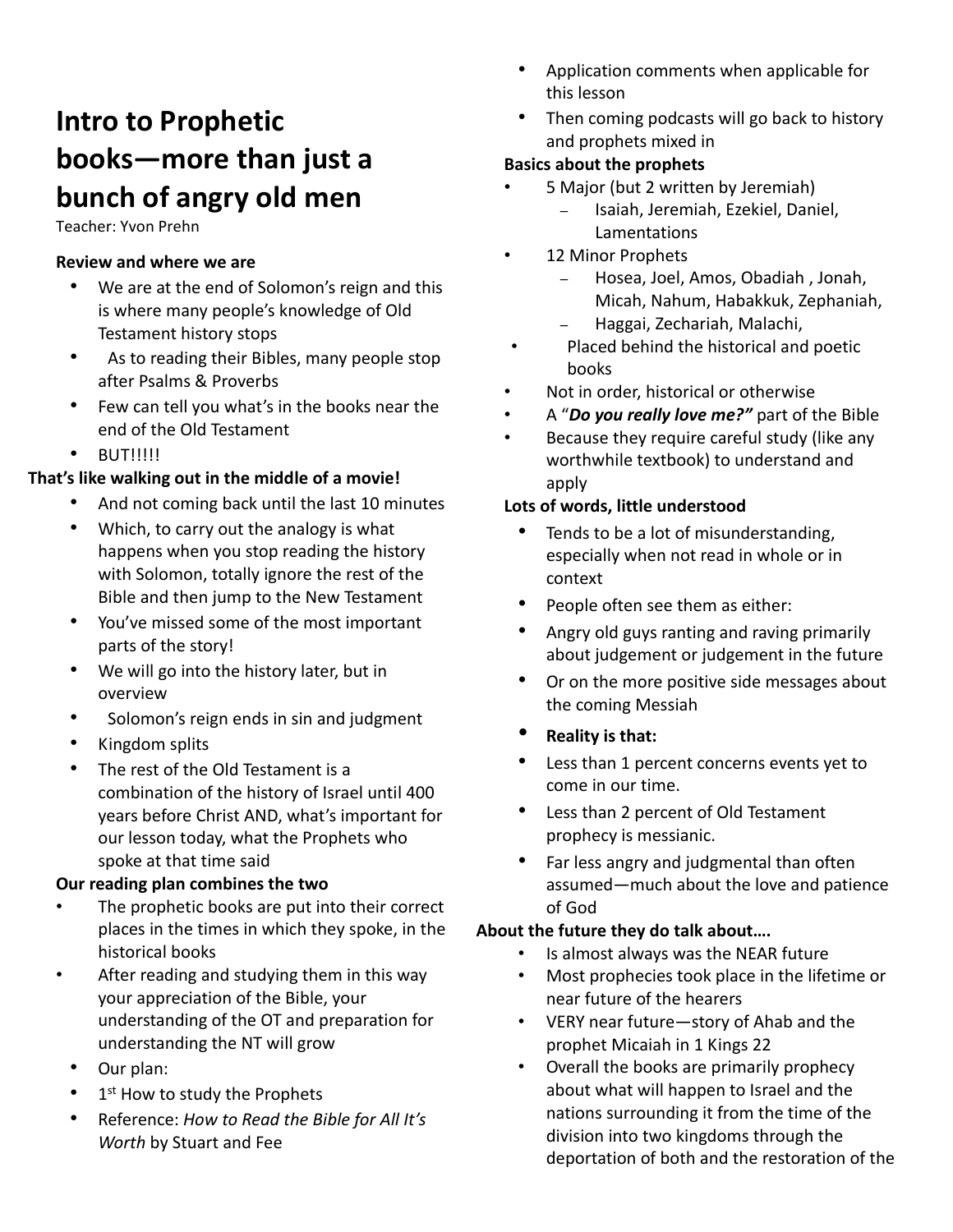Southern kingdom

- It's not all about us!!!!
- Though we can learn from it that actions have consequences
- Much that is timeless in them, for example….

# **Great place for a key verse in all**

- Do not call conspiracy all that this people calls conspiracy, and do not fear what it fears, or be in dread. But the Lord of hosts, him you shall regard as holy; let him be your fear, and let him be your dread. He will become a sanctuary, Isaiah 8: 12‐14, NRSV
- God the one we are to fear...then and now
- Much content in Proverbs is like this—a past application, but great lessons for us today, though we can't be too specific in many applications

# **Audience & authority**

## **Audience:**

- Israel & Judah primary
- BUT often spoke to the nations surrounding as well
- Application—all accountable, all know
- **Authority:**
- Emphasized that the message was not their own
- Spoke the words of God
- Often the repeated phrase "the Word of the Lord"
- Always a message of hope if repentance and ultimately unconditional
- In these books we see the heart of God—his love, patience, how having to disciple breaks His heart

## **Importance of understanding correct dating for the Prophets**

- Dating of the Prophets—when they were written is important—
- Because if written after events, not prophecy, but commentary, if before shows:
- God as the author and outside time (we'll have examples as we go along)
- In OT shows accuracy of prophecies, e.g. Cyrus, captivity and return
- Contemporary commentators cast doubt without cause on dating
- But archeology and internal Biblical evidence shows validity of traditional dating, tangible artifacts that support by name and time many

specific Bible prophecies

# **More about time and the prophetic books**

- Gods view of time-outside time, he sees it all
- **This does not mean that correctly understanding the timing of all events is easy.**
- *"It should be noted, of course, that some of the prophecies of the near future were set against the background of the great eschatological [end‐times] future, and sometimes they seem to blend. . . . . For now let it be noted that the reason for this is that the Bible regularly sees God's acts in temporal history in light of his overall plan for all of human history. Thus the temporal is to be seen in light of the eternal plan.*
- *It is like looking at two discs, with a smaller one in front of a larger, straight on; then from the perspective of subsequent history to see them from a side view and thus see how much distance there is between them."*
- Fee, Gordon D.; Fee, Gordon D.; Stuart, Douglas; Stuart, Douglas (2014‐06‐24). How to Read the Bible for All Its Worth: Fourth Edition (p. 207). Zondervan. Kindle Edition.
- Better example—mountain ranges—you cannot see from a distance the huge valley in‐between them
- Of course, God being outside of time sees it all
- Example: the story of the "dry bones" coming to life in Ezekiel
- The near term prophecy is that Israel would return to the land
- The Eternal prophecy is the everlasting resurrection of the dead
- Especially in a book like Isaiah, you get a sense of God's viewpoint—all at once and yet a progression—truly astounding and awe‐inspiring

# **Task of the Prophets**

- As Stuart and Fee say, their #1 Task was not to foretell the future to the curious, but:
- The prophets were "covenant enforcement mediators"
- Israel's law constituted a covenant between God and his people: Lev 26: 14 – 39; Deut 4:  $15 - 40$
- The Law contained not only regulations and